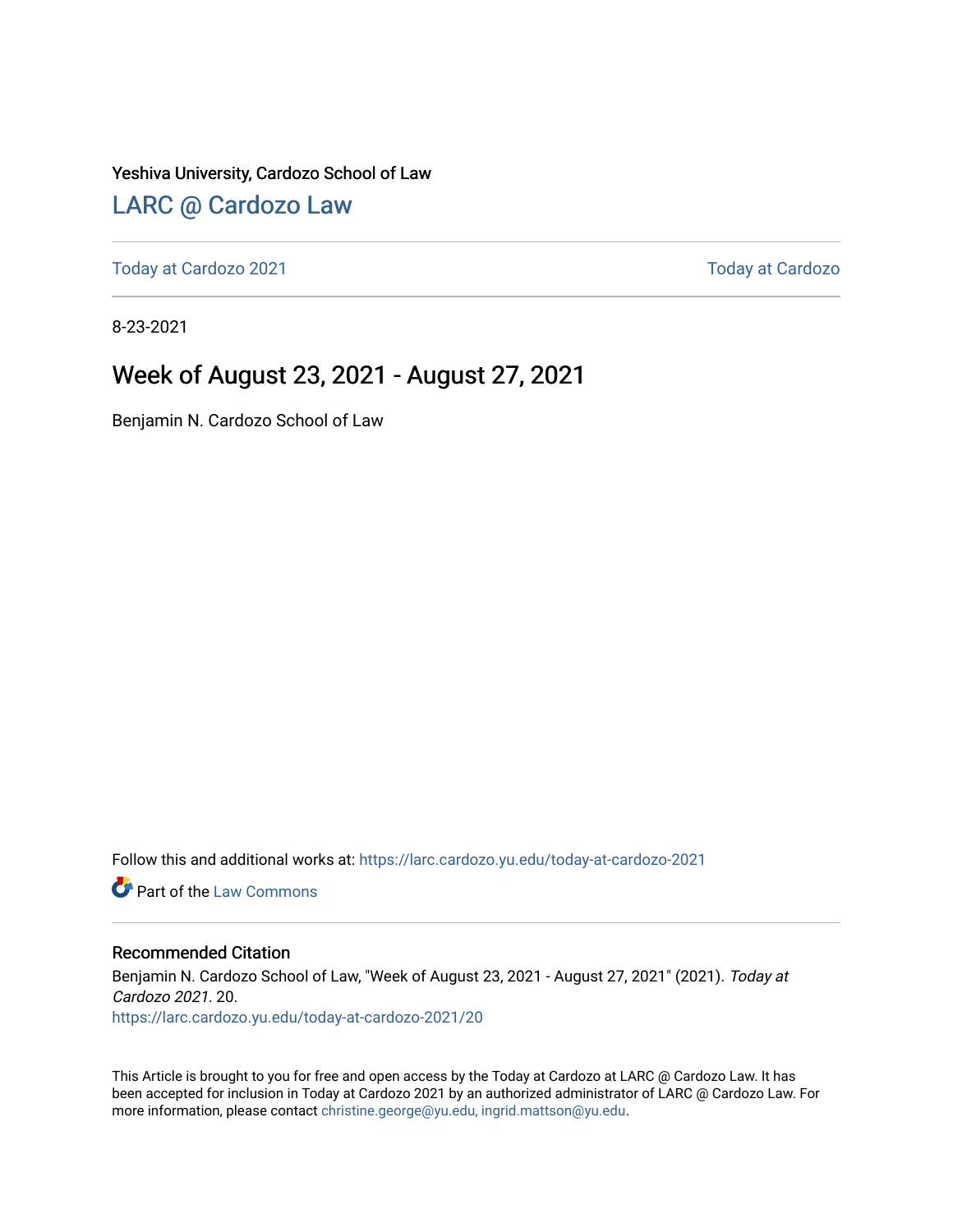

**Monday, August 23rd, 2021**

Hello, Students!

Welcome back! We hope that everyone had a wonderful summer. We would like to take this time to remind you of the process for submitting requests for the *Today at Cardozo* email.

To have your club's event advertised, please send announcements in plain text format (no jpegs) to Special Events Coordinator, Emma Corcoran. Please send all requests no later than two days prior to the date you would like it posted. When sending your request, please make sure that the following items are included in your text before the request is placed:

- Title of Event
- Date
- Location (Please be sure the location of your event is confirmed with the Office of Special Events before placing your Today at Cardozo text.)
- Link to Register or Attend
- Sponsoring SBA group
- Contact email

Each text may be included **twice** in the Today at Cardozo email. Once under the *"Upcoming Events"* section and once under the *"Today at Cardozo"* section. When sending any text, please specify the two dates you would like it to be included and its corresponding section. Lastly, the announcement can only go out once a day so please be sure to review the text before sending the request.

Please don't hesitate to contact us with any questions that you may have.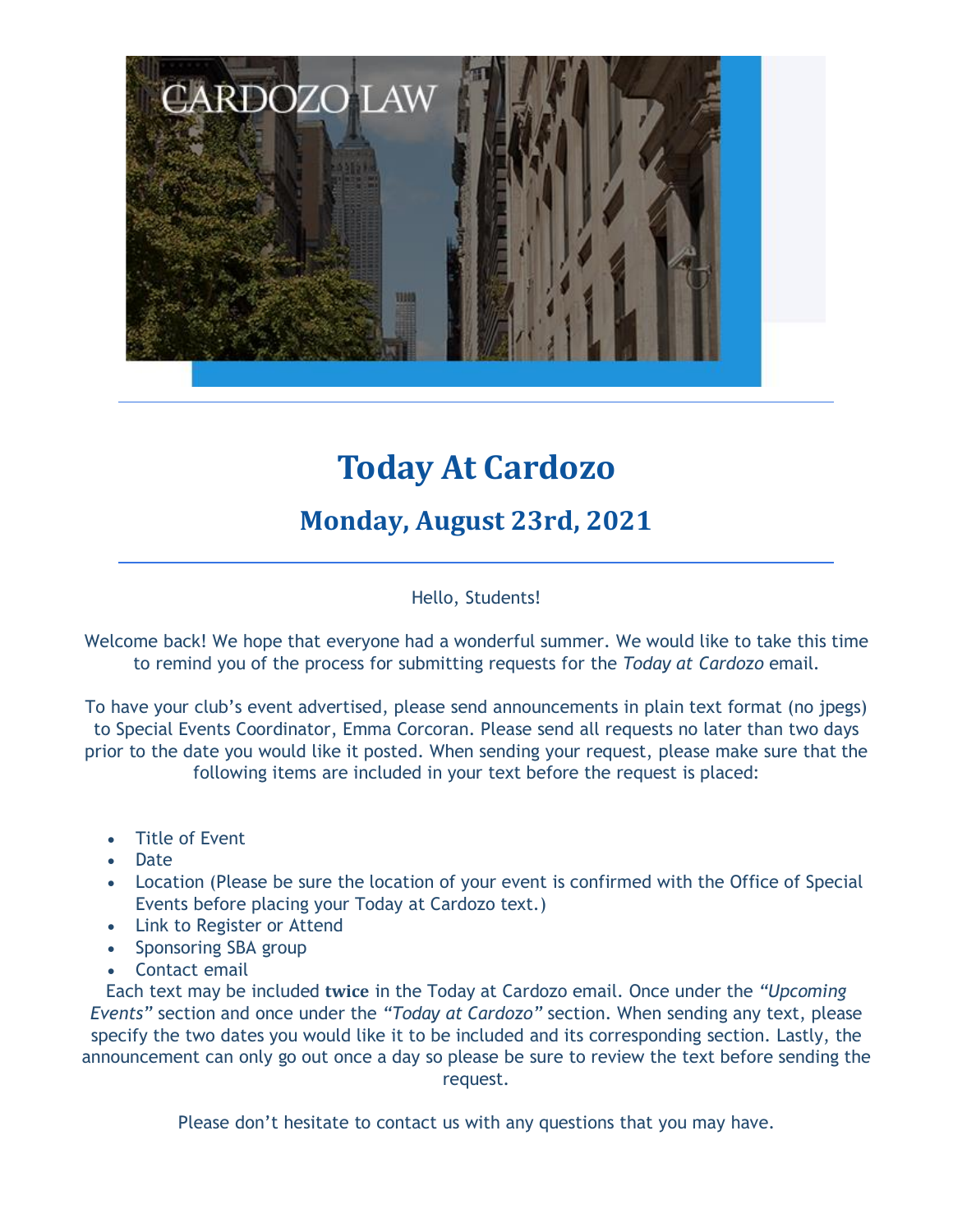Best of luck with the new semester,

Becky & Emma

Becky Odinsky **Emma** Corcoran Director of Special Events Special Events Coordinator

### **Upcoming Events and Announcements**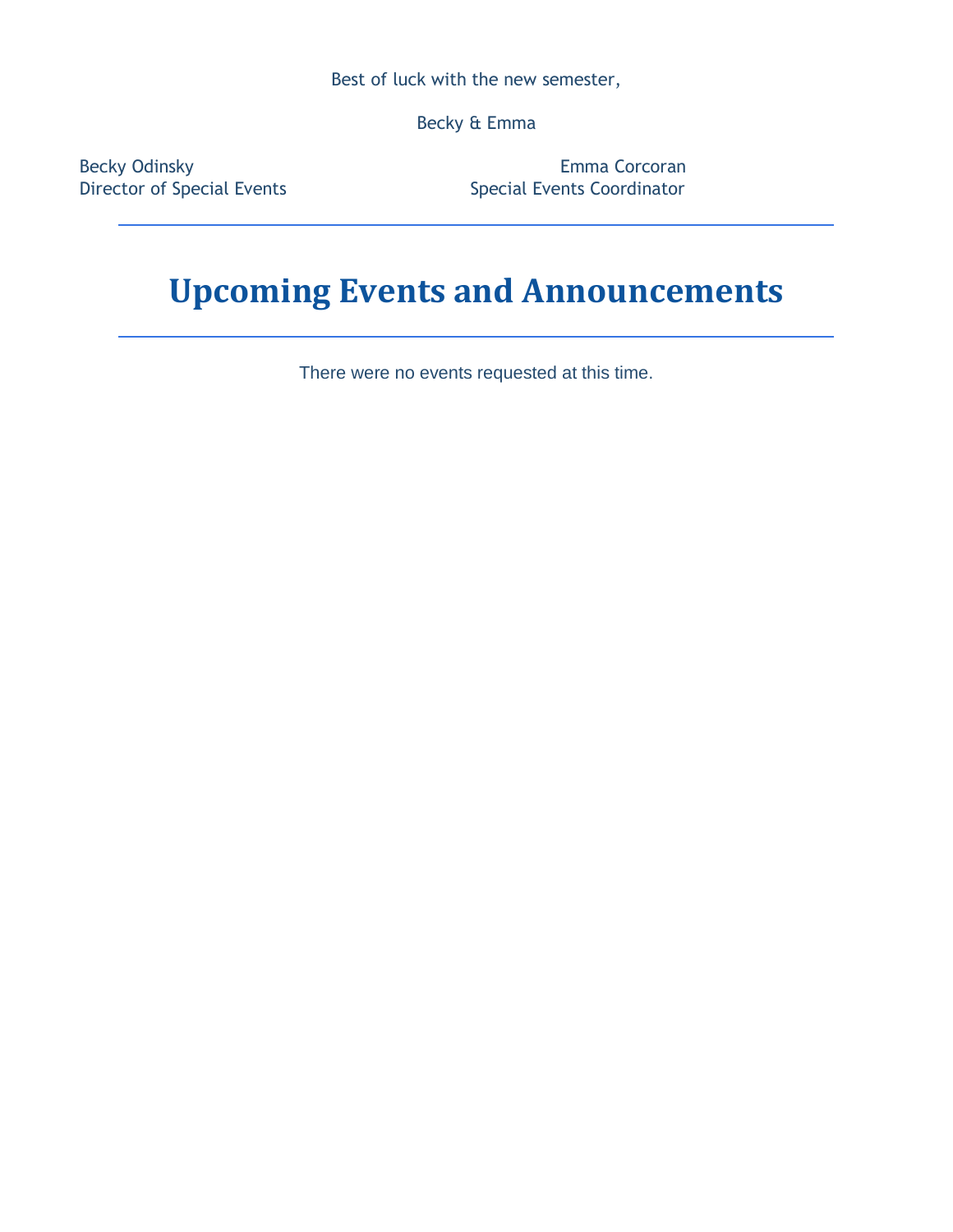

### **Tuesday, August 24th, 2021**

There were no events requested at this time.

# **Upcoming Events and Announcements**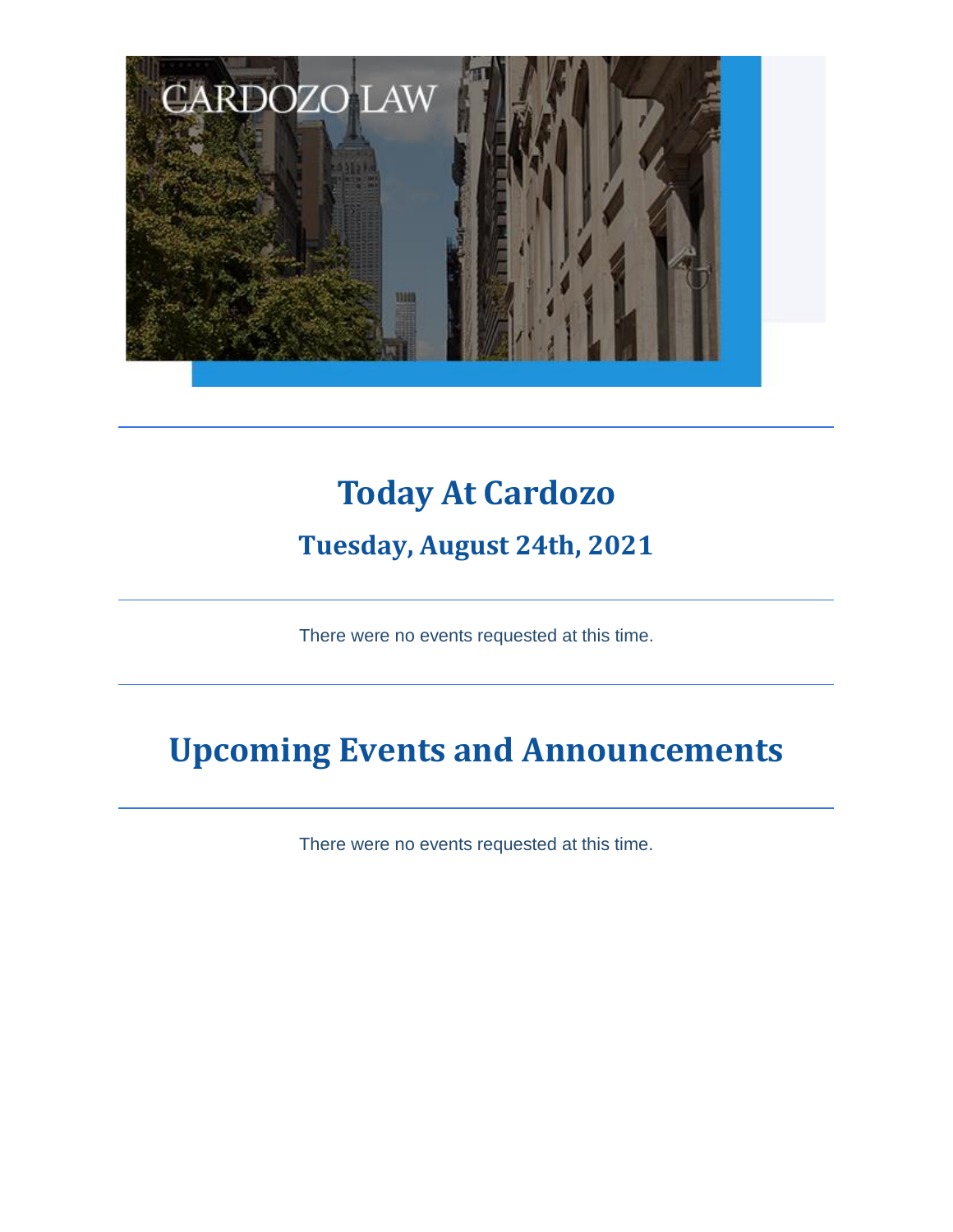

### **Wednesday, August 25th, 2021**

There were no events requested at this time.

# **Upcoming Events and Announcements**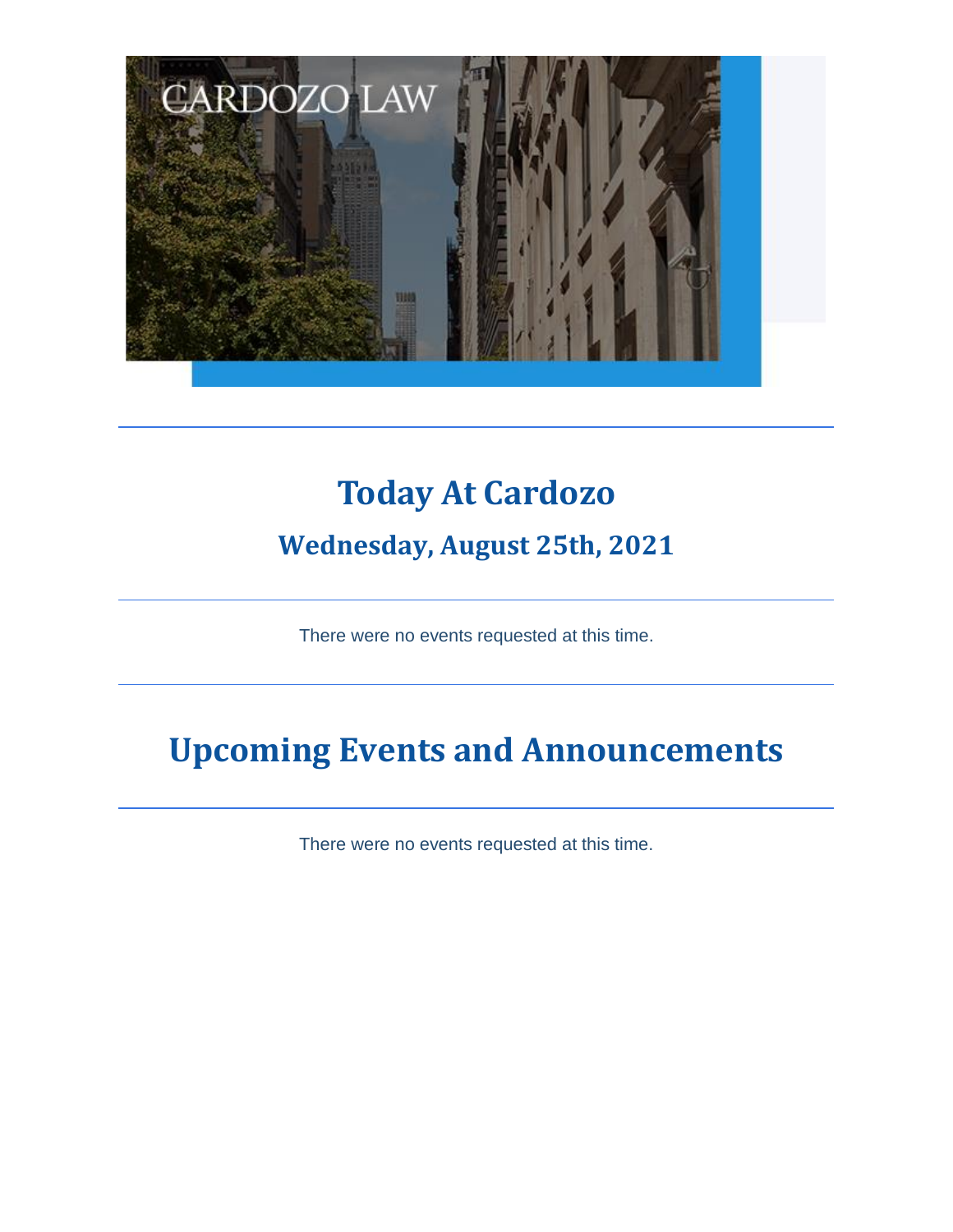

### **Thursday, August 26th, 2021**

There were no events requested at this time.

# **Upcoming Events and Announcements**